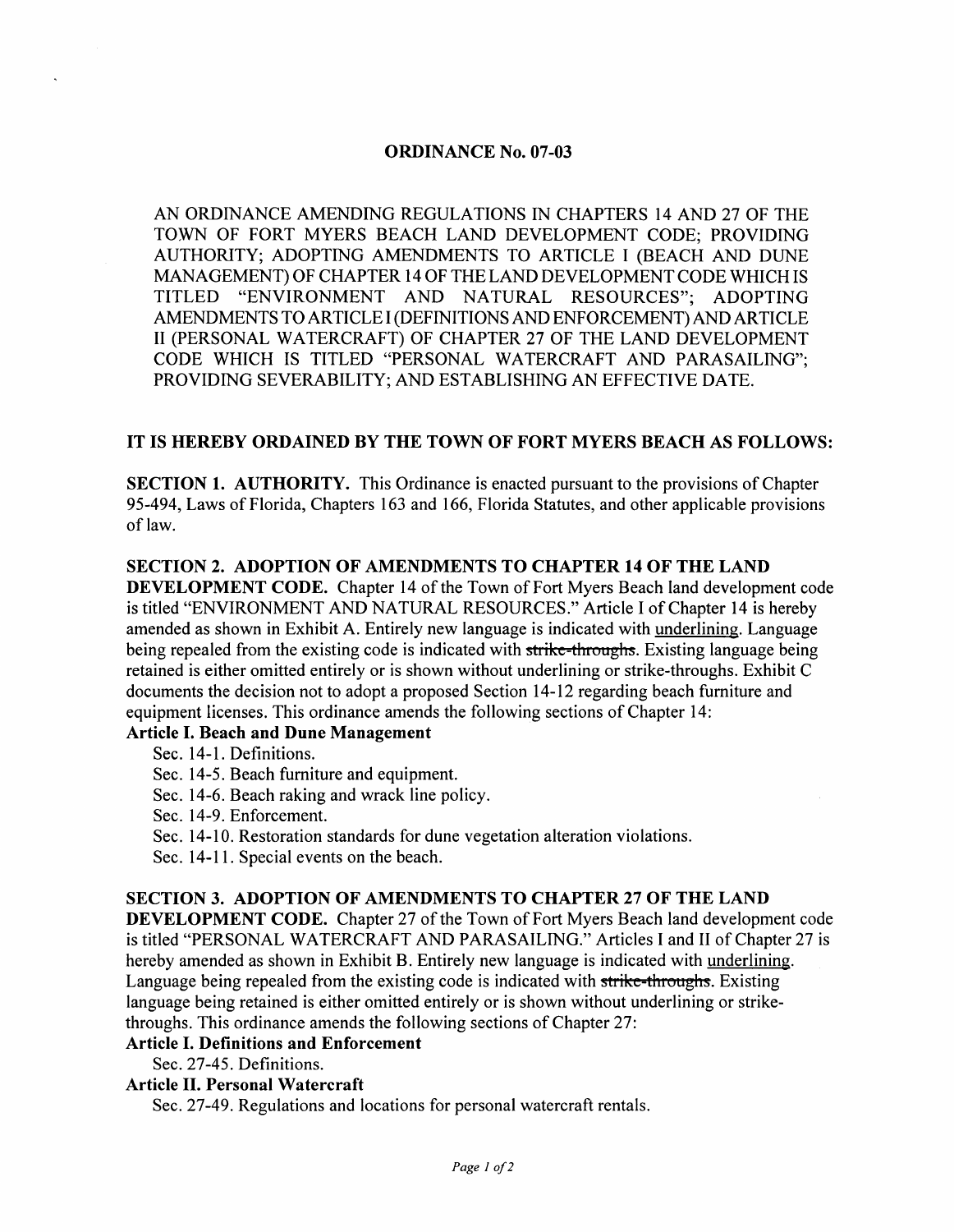SECTION 4. SEVERABILITY. If any one of the provisions of this ordinance should be held contrary to any express provision of law, or contrary to the policy of express law although not expressly prohibited, or against public policy, or for any reason whatsoever be held invalid, then such provision shall be null and void and shall be deemed separate from the remaining provisions of this ordinance, and in no way shall affect the validity of all other provisions of this ordinance.

SECTION 5. EFFECTIVE DATE. This ordinance shall take effect immediately upon its adoption.

The foregoing ordinance was enacted by the Town Council upon a motion by Council Member Meador and seconded by Council Member Shenko; upon being put to a vote, the result was as follows:

| Herb Acken          | aye |
|---------------------|-----|
| Dennis Boback       | aye |
| Larry Kiker         | aye |
| Charles Meador, Jr. | aye |
| Bill Shenko, Jr.    | aye |

DULY PASSED AND ENACTED this 2nd day of April, 2007.

Michelle Mayher  $Clerk$ 

Approved as to form by:

Anne Dalton, Town Attorney

ATTEST: TOWN OF FORT MYERS BEACH

Mayor Dennis Boback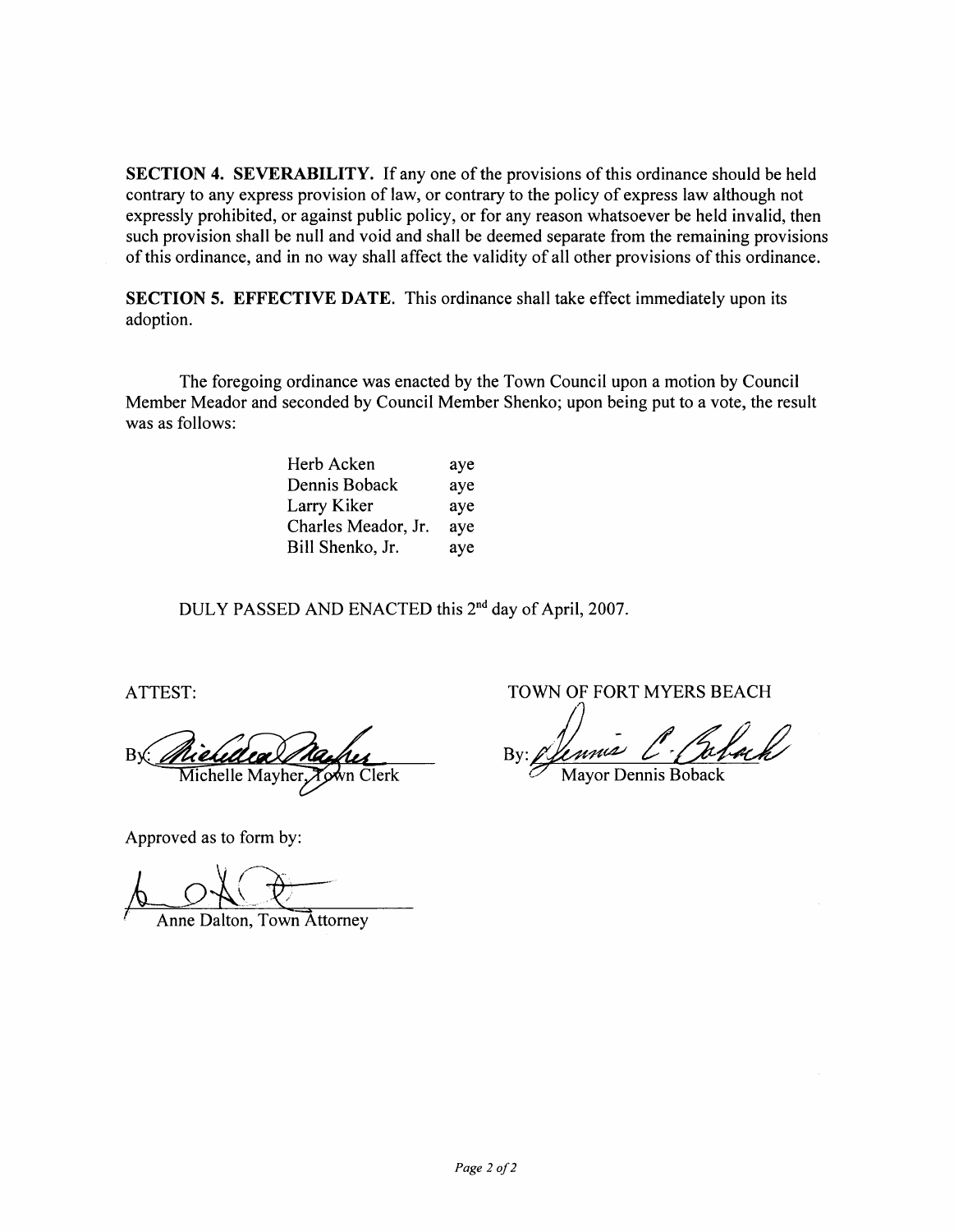## **EXHIBIT A**

# **FORT MYERS BEACH LAND DEVELOPMENT CODE**

### CHAPTER 14 - ENVIRONMENT AND NATURAL RESOURCES

### ARTICLE I. BEACH AND DUNE MANAGEMENT<sup>2</sup>

#### Sec. 14-1. Definitions.

For the purposes of this article, the following terms, phrases, words, and derivations shall have the meaning given herein. When not inconsistent with the context, words used in the present tense include the future, words in the plural number include the singular number, and the words in the singular number include the plural number. The word "shall" is always mandatory.

*Beach* has the same meaning given it in § 14-72. means that area of sand along the Gulf of Mexico that extends landward from the mean lowwater line to the place where there is a marked change in material or physiographic form. or to the line of permanent vegetation. usually the effective limit of storm waves.

*Beach furniture or equipment* means any man-made apparatus or paraphernalia designed or manufactured for use or actually used on the beach or in the adjacent tidal waters. Examples include: chairs, tables, cabanas, lounges, umbrellas, sailing vessels up to 16 feet in length, personal watercraft, concession storage units, canoes, kayaks, paddle vessels, sailboards, surfboards, fishing gear, sporting equipment, floatables, tents, and bicycles.

*Beach width* means the perpendicular distance measured from the edge of wet sand to the place where there is a marked change in material or physiographic form from beach sand to dune vegetation. seawall. turf grass. etc.

*2 Cross reference(s)-Sea turtle conservation, article II of ch.14; personal watercraft and parasailing, ch.* 27; *wateroriented rentals activities, div.* 41 *of ch. 34.* 

 $\ddotsc$ 

*Dune vegetation* means pioneer species of native vegetation which, if left undisturbed by manmade forces, will begin to grow on a dune, including species such as bitter panicum, coastal panic grass, crowfoot grass, saltmeadow cordgrass, sandbur, seacoast bluestem, sea oats, seashore dropseed, seashore paspalum, seashore saltgrass, stiffleaf eustachys, beach bean, blanket flower, dune sunflower, fiddle-leaf morningglory, partridge pea, railroad vine, sea purslane, beach creeper, nicker bean, coin vine, inkberry, lantana, saw palmetto, seashore elder, baycedar, green buttonwood, cabbage palm, cocoplum, seagrape, and southern wax myrtle.

*Edge of wet sand* means the point where the visible darkening or staining of the beach sand from wave action is no longer detectable.

*Wet sand* means the area on the beach where the sand is saturated by sea water from wave action. This area is identified by a visible darkening or staining of the beach sand from the water driven onshore by wave action.

*Wrack* means the natural organic marine material cast on the shore, including seaweed and other vegetative and animal debris, but excluding manmade material.

#### Sec. 14-2. Purpose and intent. *[no changes}*

Sec. 14-3. Destruction or diminishment of dune or beach system. *[no changes}* 

Sec. 14-4. Trash and litter on the beach. *[no changes}*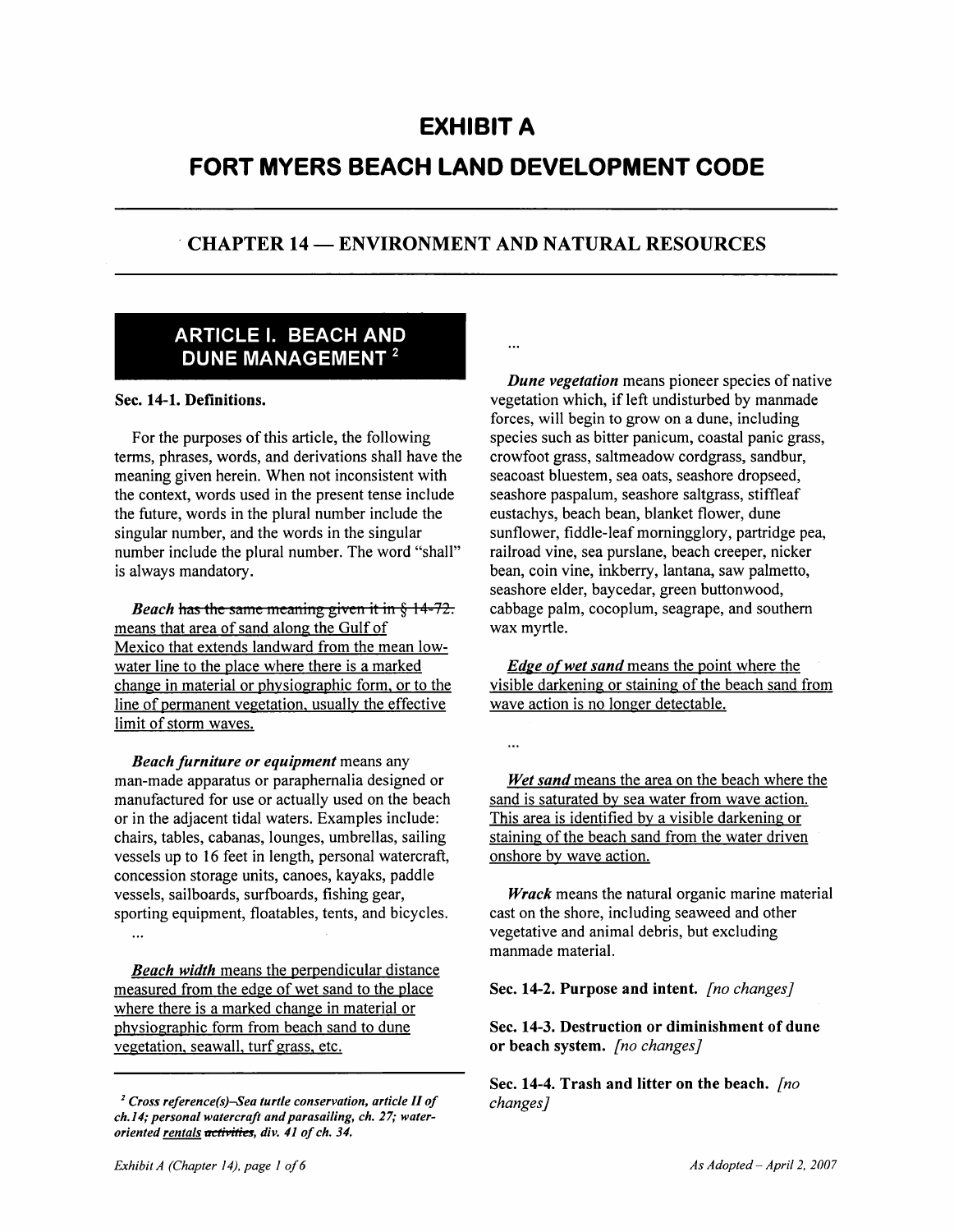#### Sec. 14-5. Beach furniture and equipment.

(a) From May 1 through October 31, all beach furniture and equipment must be removed from the beach as follows:

- (1) All beach furniture and equipment must be removed from the beach between the hours of 9:00 P.M. until 7:00 A.M.
- (2) The beach furniture and equipment must be moved daily either behind the permanent dune line; or where no dune line is present and the beach is wide, then 200 feet from the mean high water line; or where the beach is narrow to the adjacent permanent structure and landward of any seawall. Where compliance with the foregoing provisions would cause an undue hardship, the town manager may, after determining the minimum variance from the requirements of this ordinance, designate the storage location.
- (3) Beach furniture and equipment that is removed from the beach as specified in § 14-5(a)(2) shall then be safely stacked in areas no larger than 10 feet by 10 feet and each stack must be at least 50 feet removed or apart from the next stack. All stacked items will be secured either by cable or chain to prevent the removal and scattering of items by unauthorized individuals at night. The cable and/or chain must be kept off the ground as these items pose a serious entanglement hazard.

(b) Trash containers are not included in the definition of beach furniture and equipment and may be left in place on the beach between the hours of 9:00 P.M. and 7:00 A.M.

(c) No later than the first day of June, beach properties that have more than 5 cabanas or offer beach equipment for use shall file a hurricane action plan with the town each year prior to the beginning of hurricane season and provide a contact person with current phone number.

(d) All beach furniture and equipment (such as chairs, umbrellas, cabanas, rental podium, but excluding water-dependent equipment) shall be set landward of the mean high water line and at least 10 feet from a sea turtle nest or dune vegetation.

(e) Vendors wishing to use a vehicle to transport furniture and equipment to and from the beach must obtain a permit from the town through the permit process described in  $\delta$  14-6(c) and must abide by the same restrictions. If a beach raking permit is also applied for, the permits will be incorporated into one permit. The following additional restrictions apply to all transport permits:

- (a) Equipment shall not be set out in the morning before 8:00 A.M. or before completion of daily monitoring for turtle nesting activity by an FWC-authorized marine turtle permit holder to examine the beach in the area of the authorized activity to ensure any new sea turtle nests are identified and marked, whichever occurs first.
- (2) Transporting vehicles shall not travel within 10 feet of a sea turtle nest or dune vegetation.
- (3) The vehicle and equipment cannot exceed a maximum ground-to-tire pressure of 10 PSI (pounds per square inch) using the formula in  $$14-6(c)(4)d.1.$

#### Sec. 14-6. Beach raking and wrack line policy.

(a) The use of boxblades on the beach or dune is prohibited. In an emergency and/or storm event resulting in a build-up of sand against seawalls, the use of a boxblade may be allowed with the approval of DEP, where required, and upon filing that approval with the town manager and meeting any other requirements set by the town.

(b) Under normal circumstances, the raking of the wrack line is prohibited. The town manager may approve the raking of the wrack line conditioned upon prior approval by the DEP if it is determined that excessive accumulation of natural or other debris caused by extreme events. including. but not limited to. red tide. red algae bloom. or storm carried debris. are present. Should such excessive accumulation be determined. the town manager may approve raking consistent with the authorization given by DEP. Any such raking which will result in the unreimbursed expenditure of town funds in excess of currently budgeted funds shall first be approved by the town council. Town approval is necessary for determination that health or safety issues have been confirmed that would allow:

- $(1)$  A larger than normal wrack line resulting from extraordinary circumstances may be raked if the wrack line is at least  $10$  feet landward of the normal high tide line.
- $(2)$  If health or safety issues are present such as a large fish kill or a red tide event, the wrack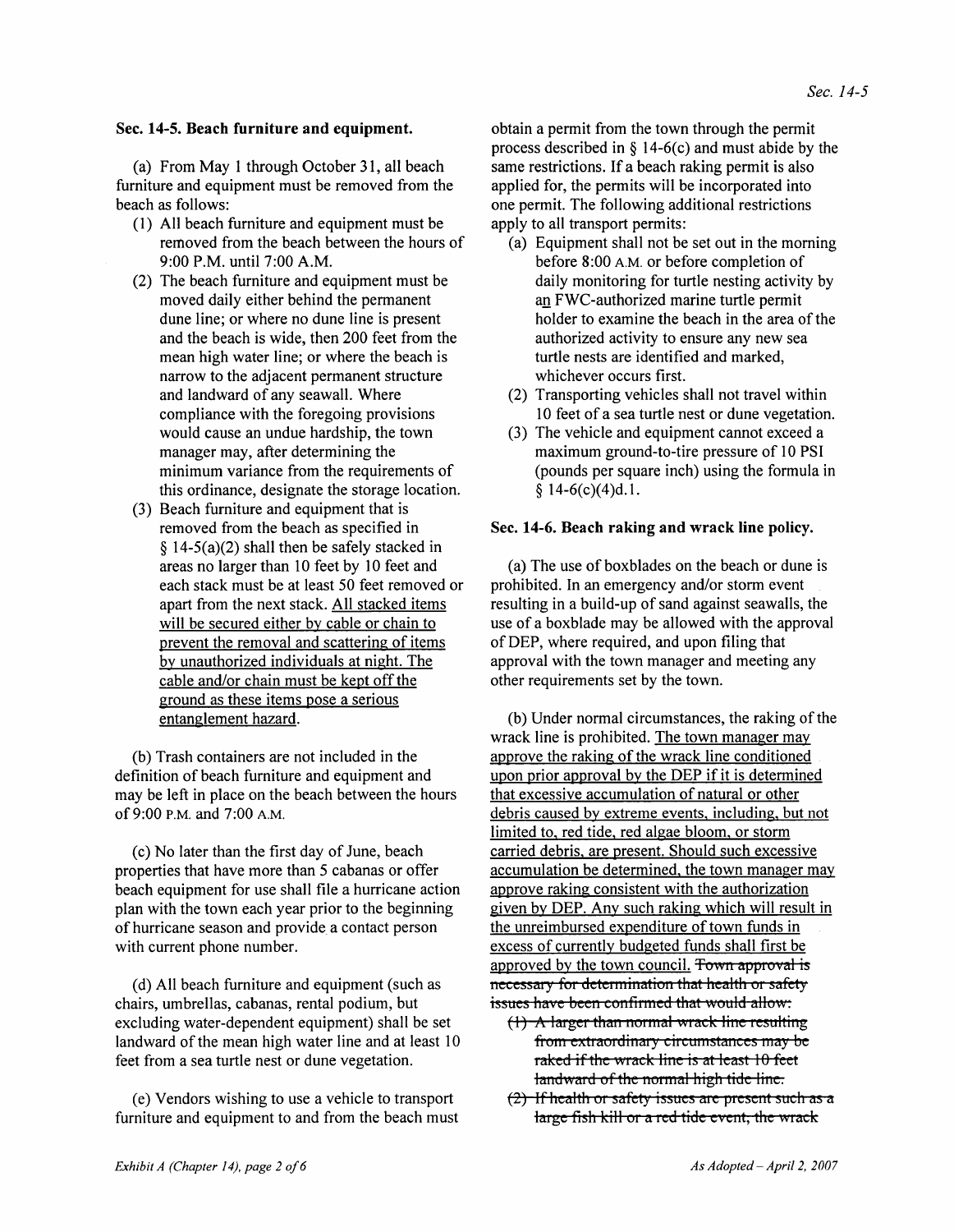line may be raked up to 10 feet landward of the normal high tide line.

 $f(\frac{1}{2})$  If this occurs during sea turtle season (May 1) through October 31), the raking must be in compliance with the specific conditions in  $$14-6(c)(4).$ 

(c) Any mechanical beach raking other than town-initiated raking pursuant to subsection (b) above requires a permit from the town:

- (1) Application for a permit to mechanically rake an unvegetated portion of the beach shall be submitted to the director, in writing, on a form provided by the director. As part of this application, a site plan will be submitted depicting the property comers, the dimensions of the area to be raked, and the location of existing vegetation and structures.
- (2) Prior to the granting or denying of the application, the director will conduct an onsite inspection to determine if the proposed raking conforms to the requirements of this article and if any native vegetation exists to be protected.
- (3) Based upon the information contained in the application and the site inspection, the director shall approve or deny the application.
- ( 4) The director shall attach site specific conditions to the permit relating to identifying, designating, and protecting that existing vegetation and other natural features which are not to be removed in accordance with this ordinance. These conditions are in addition to the following standard permit conditions for all mechanical beach raking permits:
	- a. During the sea turtle nesting season (May 1 through October 3 1), mechanical beach raking activities shall be confined to day light hours and shall not begin before 9:00 A.M. or before completion of daily monitoring for turtle nesting activity by a FWC-authorized marine turtle permit holder, whichever occurs first (see requirements in  $\S$  14-78(b)).
	- b. During sea turtle nesting season (May 1 through October 31), the permittee is responsible for ensuring that a daily sea turtle nest survey, protection, and monitoring program is conducted throughout the permitted beach raking area. Such surveys and associated

conservation measures shall be completed after sunrise and prior to the commencement of any mechanical beach raking. The sea turtle survey, protection, and monitoring program shall be conducted only by individuals possessing appropriate expertise in the protocol being followed and a valid  $F.A.C.$  Rule 68-E Permit issued by the FWC. To identify those individuals available to conduct marine turtle nesting surveys within the permitted area, please contact the FWC, Bureau of Imperiled Protected Species Management, at (850) 922-4330.  $\sqrt{561}$  575-5407.

- c. All turtle nests will be marked with wooden stakes, flagging tape, and an FWC sea turtle nest sign. No mechanical raking equipment is allowed inside of the staked area. All equipment operators shall be briefed on the types of marking utilized and should be able to easily contact the individual responsible for the nest survey to verify any questionable areas.
- d. Mechanical beach raking equipment shall meet the following standards:
	- 1. The vehicle and equipment cannot exceed a maximum ground-to-tire pressure of 10 PSI (pounds per square inch) using the following formula:
		- $-a$   $PSI$  = vehicle weight in pounds (includes person and equipment) divided by the footprint in square inches
		- -b- EXAMPLE: 404 lbs. (ATV weight)  $+200$  (person  $+$ equipment) divided by 198 square inches (ATV with 6" x 8.25" footprint x 4 tires) =  $3.1$ PSI
	- 2. Raking shall be accomplished with a pronged rake that limits penetration into the surface of the beach to a maximum of two inches. Box blades, front- or rear-mounted blades, or other sand sifting/filtering vehicles are not allowed. A piece of chain link fence or pressure treated lumber not to exceed two pieces 4" by 4" by 10' in size may be pulled behind the rake.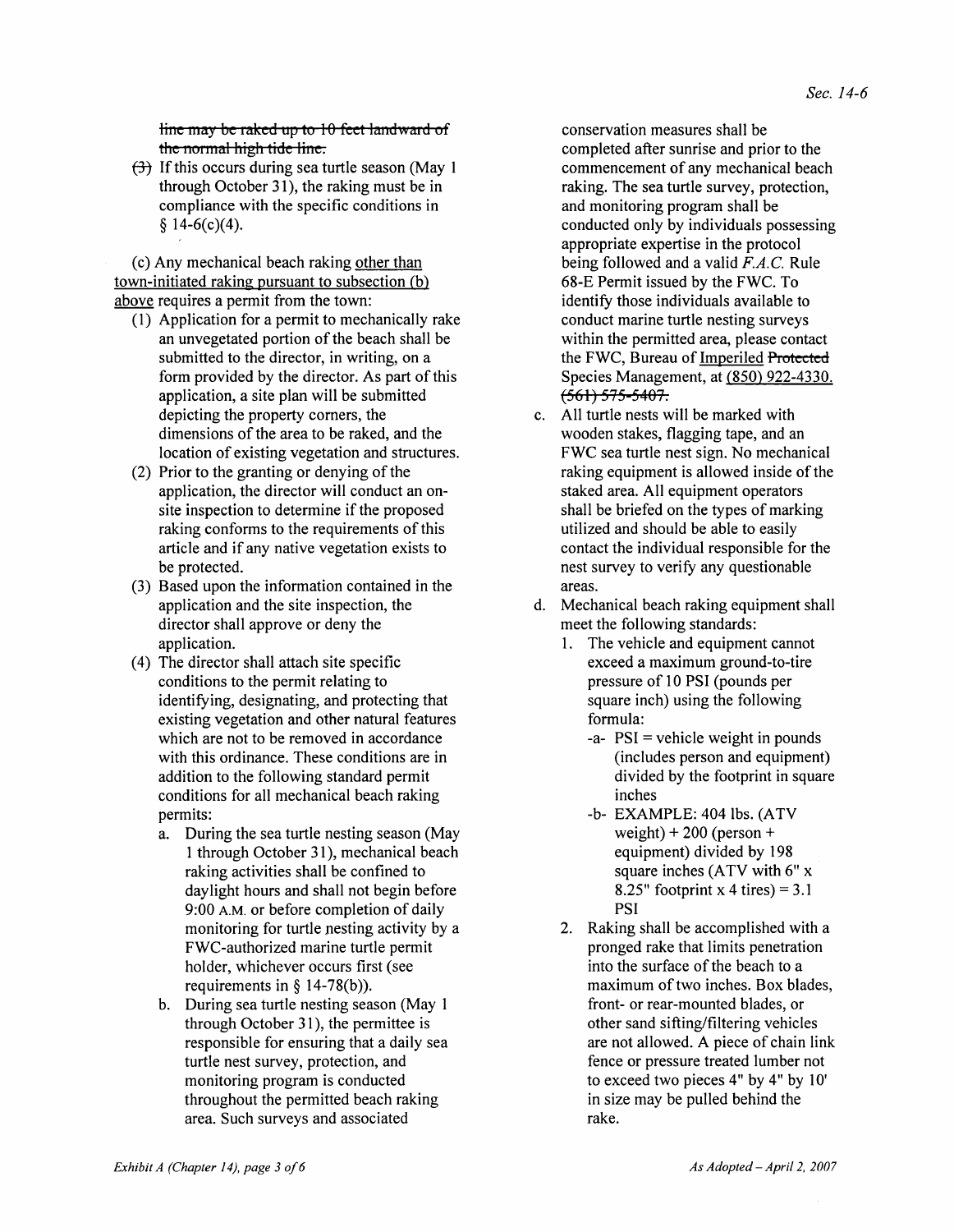- 3. The beach raking vehicle and equipment must be removed from the beach when not in use.
- 4. Beach raking equipment shall be inspected periodically by the town to insure compliance with these standards.
- 5. Operators of mechanical beach raking equipment shall avoid all native salt-tolerant dune vegetation and staked sea turtle nests by a minimum of 10 feet.
- 6.  $\pm$ : Mechanical beach raking equipment must travel seaward of the mean high water line with the rake disengaged when driving on the beach from one raking area to another, and shall not disturb any dune or dune vegetation.
- $\epsilon$ .  $\epsilon$ . Burial or storage of any debris (biotic or abiotic) collected is prohibited seaward of any frontal dune, vegetation line, or armoring structure. Removal of all accumulated material from the beach must occur immediately after raking has been performed in an area. Prior to removing the debris and to the greatest extent possible, beach compatible sand should be separated from the debris and kept on site.
- f.  $\epsilon$ . A violation of the special or standard conditions shall automatically invalidate the permit. Periodic compliance inspections will be conducted to insure compliance with the permit conditions and this ordinance.

Sec. 14-7. Vehicular traffic on the beach. *[no changes]* 

Sec. 14-8. Dune systems. *[no changes]* 

#### Sec. 14-9. Enforcement.

(a) The director is authorized to pursue anyone or combination of the enforcement mechanisms provided in this code (for example, § 1-5, or article V of ch. 2) for any violation of this article.

(b) When imposing a sentence or penalty, the court, special magistrate, hearing examiner, or any other appropriate body may, in mitigation, consider the successful replacement of dune vegetation illegally removed, and the restoration of the subject area when deemed by the court, the special magistrate hearing examiner or any other appropriate body that the action taken by the violator has eliminated or significantly decreased the ability of the dune system to recover or perform those functions for which it is being protected.

#### Sec. 14-10. Restoration standards for dune vegetation alteration violations.

(a) Upon agreement of the director and the violator, or if they cannot agree, then, upon action by the court or special magistrate, hearing examiner, a restoration plan shall be ordered using the standards in this section. Such a restoration plan shall set forth replacement of the same species or any species approved by consent of the before-mentioned parties, or, if appropriate, in accordance with the direction of the court or special magistrate hearing examiner.

(b) The restoration plan shall include the following minimum standards:

(1) Restoration plantings for vegetation other than trees must be nursery grown, containerized, and planted at a minimum density of no less than one and one half feet on center. The number of replacement plantings will be computed by the square footage of the area destroyed. The replacement stock shall be one and two inch size container. Higher density plantings may be required at the discretion of the director based upon density and size of the vegetation on the site prior to the violation. If the density or species of the vegetation cannot be determined where the violation occurred, then an assumption shall be made that the density and the species were the same as on similar properties. It shall be within the discretion of the director to allow a deviation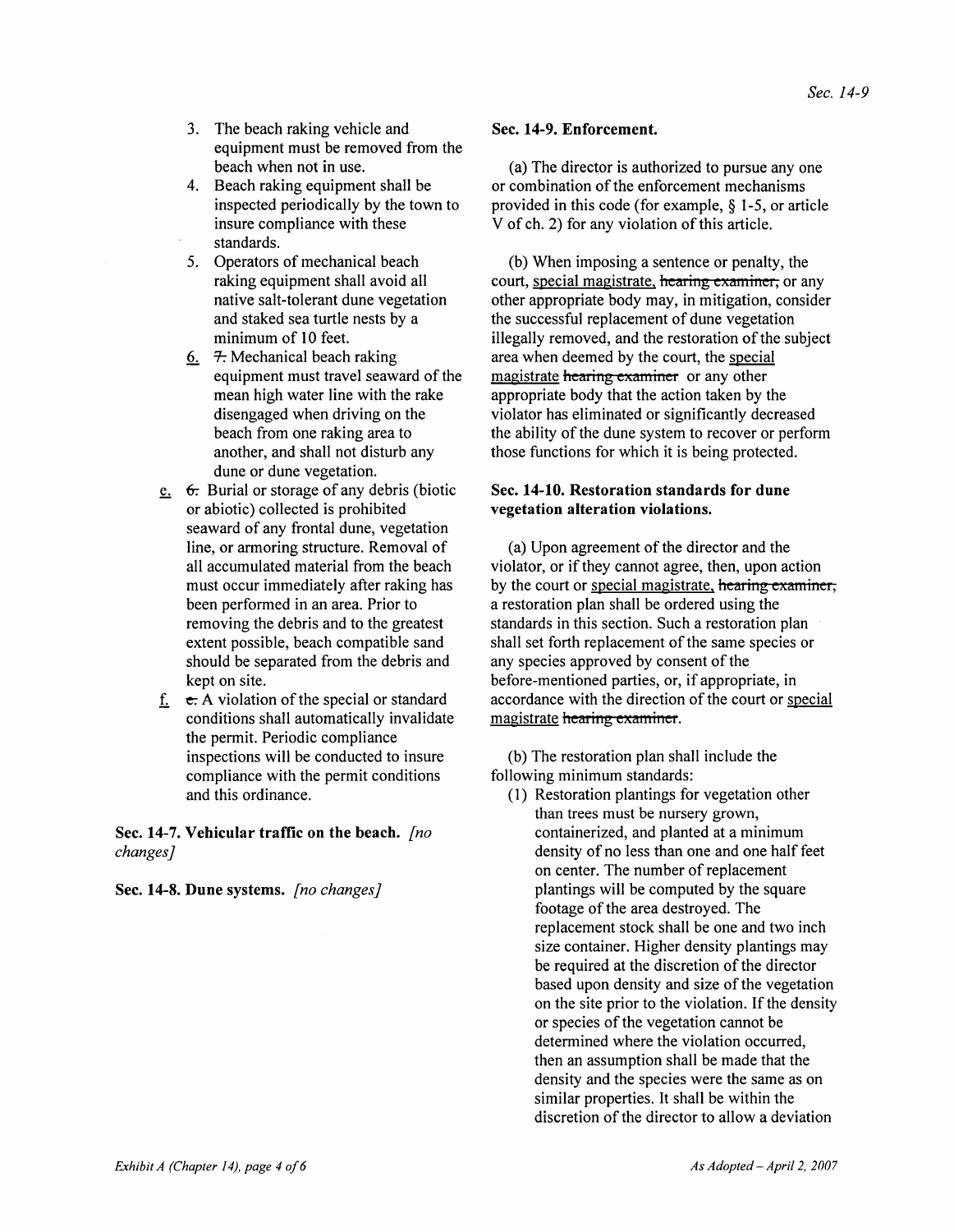from the above specified ratio. When such deviation is sought, the total size shall equal or exceed that specified in the above standards.

- (2) Dune vegetation alteration violations due to raking, excavation, and/or clearing shall be restored to natural ground elevation and soil conditions prior to commencement of replanting.
- (3) Replacement plantings shall have a guaranteed minimum of 80 percent survivability for a period of no less than five years; however, success will be evaluated on an annual basis.
- (4) Only temporary above ground irrigation may be installed and must be removed no later than one year from the date of planting.
- (5) The plan shall specify that within 90 days of completion of the restoration, a written report shall be submitted to the town. This report shall include the date of completion, copies of the nursery receipts, a drawing showing the locations of the plantings, and color photographs of the planting areas from fixed reference points.
- (6) The restoration plan shall include a maintenance provision of no less than five years for the control of invasive exotic vegetation, with annual monitoring and maintenance of the restored area to include the following:
	- a. Removal of all exotic and nuisance vegetation in the area without disturbing the existing dune vegetation.
	- b. Replacement of dead vegetation that was planted in order to assure at least 90 percent coverage at the end of the five-year period. Replacement vegetation shall be nursery grown and of the same species and at least the same size as those originally planted.
	- c. Submittal of an annual monitoring report to the director for five years following the completion of the restoration describing the conditions of the restored site. The monitoring report shall include mortality estimates, causes for mortality (if known), growth, invasive exotic vegetation control measures taken, and any other factors which would indicate the functional health of the restored area.
	- d. The monitoring report shall be submitted on or before each anniversary date of the

effective date of the restoration plan. Failure to submit the report in a timely manner shall constitute a violation of this ordinance.

e. To verify the success of the mitigation efforts and the accuracy of the monitoring reports, the director shall periodically inspect the restoration.

#### Sec. 14-11. Special events on the beach.

(a) Special events on the beach are any social, commercial, or fraternal gathering for the purpose of being entertained, instructed, viewing a competition, or any other reason that would bring them together in one location that normally would not include such a concentration of people on or near the beach.

(b) Special events on the beach are temporary, short-term activities, which may include the construction of temporary structures; temporary excavation, operation, transportation, or storage of equipment or materials; and/or nighttime lighting that is visible seaward of the coastal construction control line (CCCL). Generally, activities within this category include but are not limited to: sporting events (e.g. volleyball, personal watercraft races, offshore powerboat races), festivals, competitions, organized parties (e.g. weddings), promotional activities, concerts, film events, balloon releases, and gatherings under tents.

( c) Due to the potential for adverse impacts, certain special event activities may not be compatible with sea turtle nesting areas. In some cases this is due to the type of activity where permit conditions alone cannot provide adequate protection. In other cases the density of sea turtle nesting prevents certain activities from being conducted safely.

(d) Special events which occur on or near the beach or dune, or where lighting from the special events directly or indirectly illuminates sea turtle nesting habitat, may contain special conditions for the protection of the beach, dune, and sea turtles. These conditions are in addition to the basic requirements of Ordinance No. 98-1, as amended, which must still be met in full.

(I) Along with the regular application for an event permit as required by Ordinance No. 98-1 as amended, a site plan must be submitted depicting the property corners and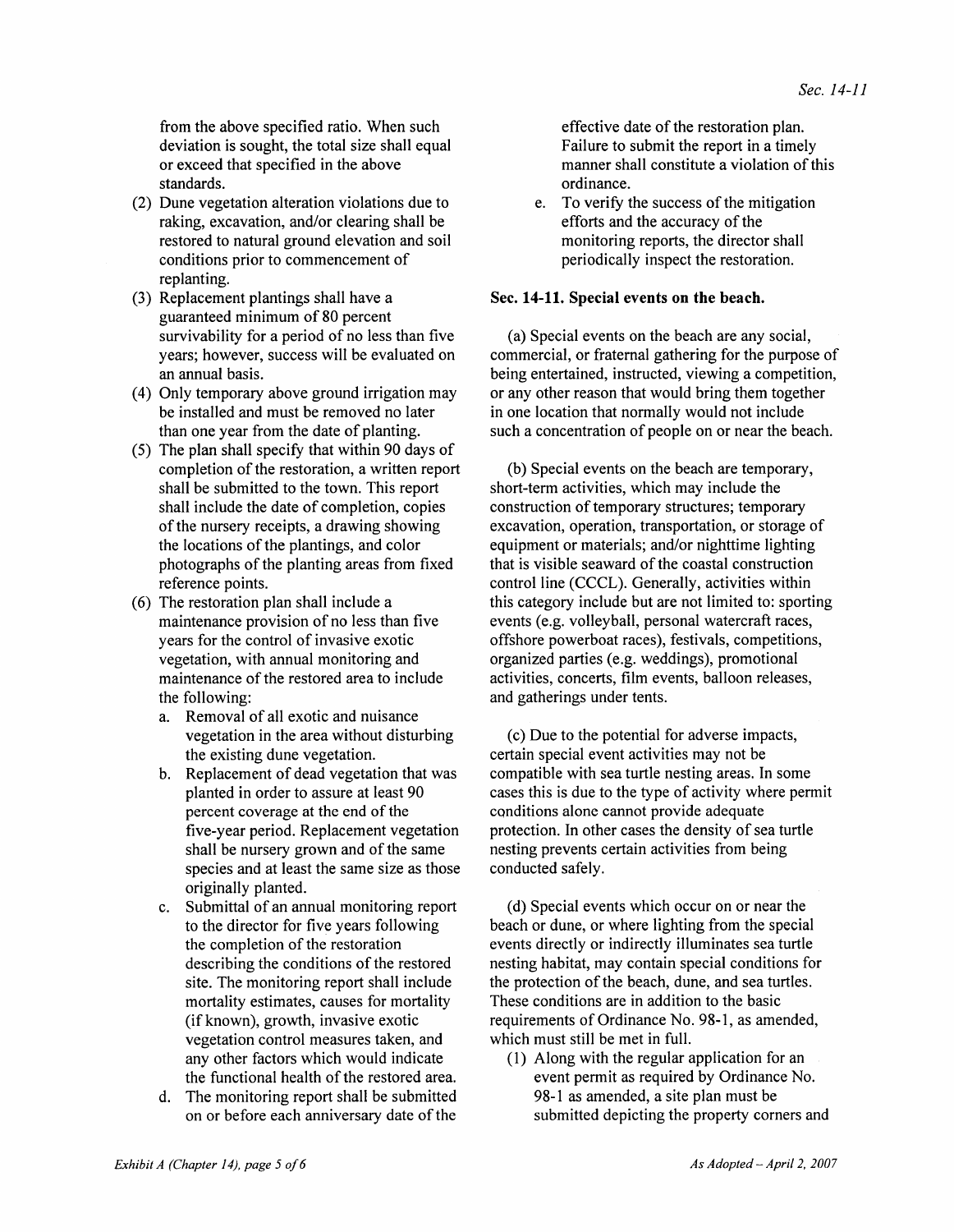the dimensions of the area where the event is proposed to occur, the location of existing vegetation, structures, and any existing sea turtle nests, and a summary of the activities proposed. A lighting plan that includes the location, number, type, wattage, orientation, and shielding for all proposed artificial light sources that will be used must also be submitted. All lighting must be in compliance with § 14-75.

- (2) Prior to the granting or denying of the application, an on-site inspection will be conducted to determine if the proposed event conforms to the requirements of this section and if any native vegetation or sea turtle nests exist to be protected.
- (3) Based upon the information contained in the application and the site inspection, the application shall be approved or denied. approve or deny the application.
- (4) Site-specific conditions may be attached to the permit relating to identifying, designating, and protecting any existing vegetation and sea turtle nests in accordance with this code. These conditions are in addition to the following standard permit conditions for all special events on the beach:
	- a. During the sea turtle season (May 1 through October 31), special event activities including construction shall be confined to day light hours and shall not begin before 8:00 A.M. or before completion of daily monitoring for turtle nesting activity by a FWC-authorized marine turtle permit holder, whichever occurs first. However, no activity shall take place until after a daily sea turtle nest survey is conducted as indicated below.
	- b. During sea turtle nesting season (May 1 through October 31), the permittee is responsible for ensuring that a daily sea turtle nest survey, protection, and monitoring program is conducted throughout the permitted special events area. Such surveys and associated conservation measures shall be completed after sunrise and prior to the commencement of any activity. The sea turtle survey, protection, and monitoring program shall be conducted only by individuals possessing appropriate expertise in the protocol being followed

and a valid *FA.C.* Rule 68-E permit issued by the FWC. To identify those individuals available to conduct marine turtle nesting surveys within the permitted area, please contact the FWC, Bureau of Imperiled Protected Species Management, at (850) 922-4330, <del>(561)</del> 575 5407.

- c. All turtle nests will be marked with wooden stakes, flagging tape, and an FWC sea turtle nest sign. No activities (including the placement of equipment or the storage of materials) are allowed within 30 feet of the marked nest. The permittee shall ensure that all personnel are briefed on the types of marking utilized and be able to easily contact the individual responsible for the nest survey to verify any questionable areas.
- (5) A violation of the special or standard conditions shall automatically invalidate the permit. Periodic compliance inspections will be conducted to insure compliance with the permit conditions and this ordinance.
- (6) The release of balloons is prohibited in accordance with 372.995, *F.S.*, except as permitted by that statute.

Sees. 14-12--14-70. Reserved.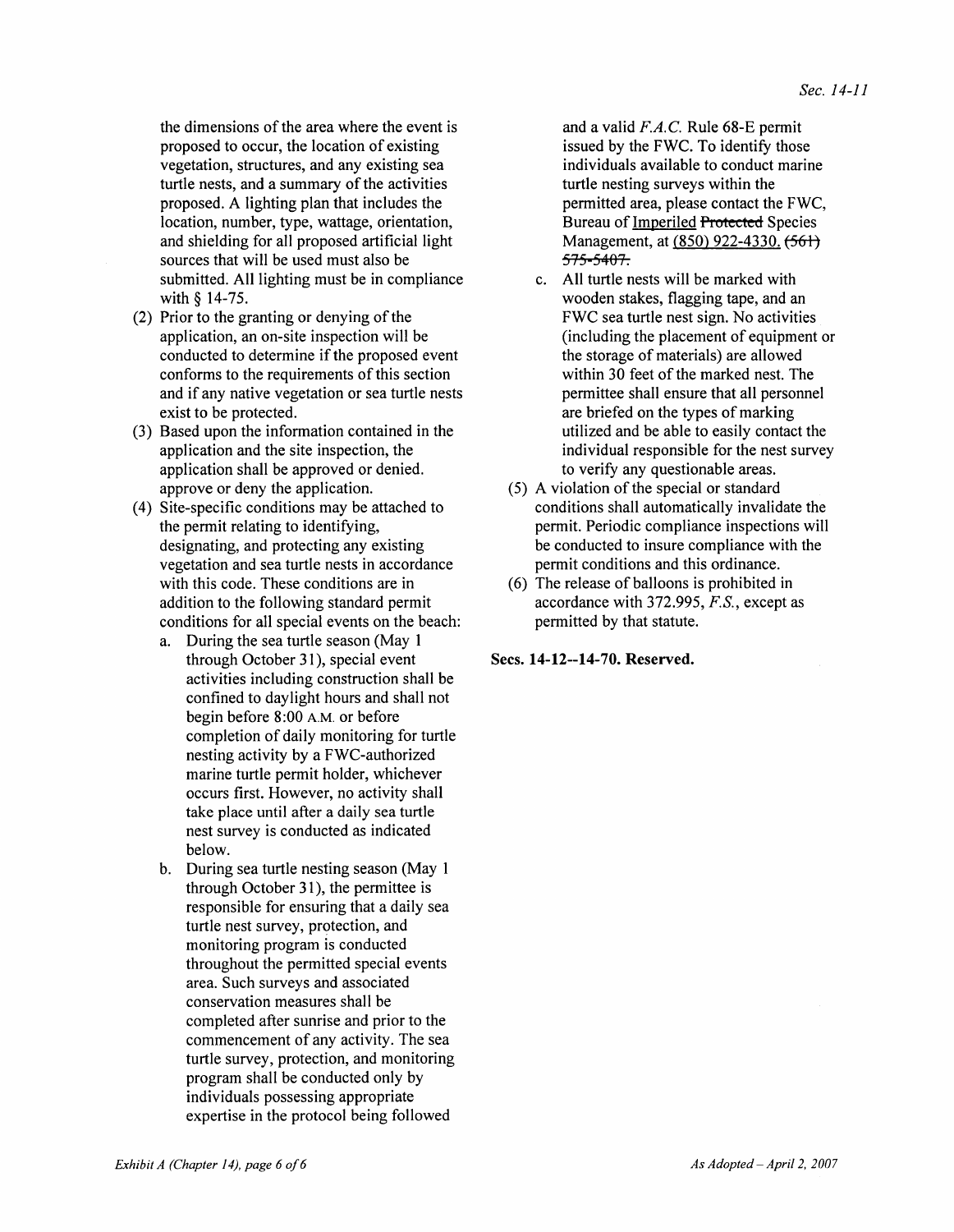## **EXHIBIT B**

# **FORT MYERS BEACH LAND DEVELOPMENT CODE**

### CHAPTER 27 - PERSONAL WATERCRAFT AND PARASAILING

### **ARTICLE I. DEFINITIONS AND ENFORCEMENT**

#### Sec. 27-45. Definitions.

For the purposes of this chapter, the following terms, phrases, words, and derivations shall have the meaning given herein. When not inconsistent with the context, words used in the present tense include the future, words in the plural number include the singular number, and words in the singular number include the plural number. The word "shall" is always mandatory and not merely directory.

*Beach* means the soft sand portion of land lying seaward of a seawall or line of permanent vegetation and seaward of the mean high water line.

**Beach** means that area of sand along the Gulf of Mexico that extends landward from the mean low-water line to the place where there is a marked change in material or physiographic form. or to the line of permanent vegetation. usually the effective limit of storm waves.

*Edge of wet sand* means the point where the visible darkening or staining of the beach sand from wave action is no longer detectable.

*Wet sand* means the area on the beach where the sand is saturated by sea water from wave action. This area is identified by a visible darkening or staining of the beach sand from the water driven onshore by wave action.

*[no other changes to this section]* 

### **ARTICLE II. PERSONAL WATERCRAFT**

#### Sec. 27-49. Regulations and locations for personal watercraft rentals.

Any business engaged in the rental, leasing, bailment for consideration, or otherwise providing transportation for remuneration, of personal watercraft for use by the public on any waters of the Town of Fort Myers Beach, must meet the following requirements:

- (1) A business is required to obtain a Lee County occupational license which shall be issued to the personal watercraft operations office.
	- a. The operations office shall be located at a land-based site; and,
	- b. The land-based site shall have direct access to the beach. Direct access shall not include public rights-of-way, countyowned or town-owned beach accesses, or any residentially zoned land that must be traversed to gain beach access. That direct access will be used for all necessary business-related beach access that is customary in the course and operation of the personal watercraft business at the particular licensed landbased site; and,
	- c. All business transactions such as the exchange of consideration or remuneration for the rental, leasing, bailment, or any other type of transaction between the commercial rental operator and customer shall occur on the land-based site for which the occupational license is issued; and,
	- d. The personal watercraft shall only be rented or operated on the littoral waters offshore of the land-based site for which the occupational license is issued until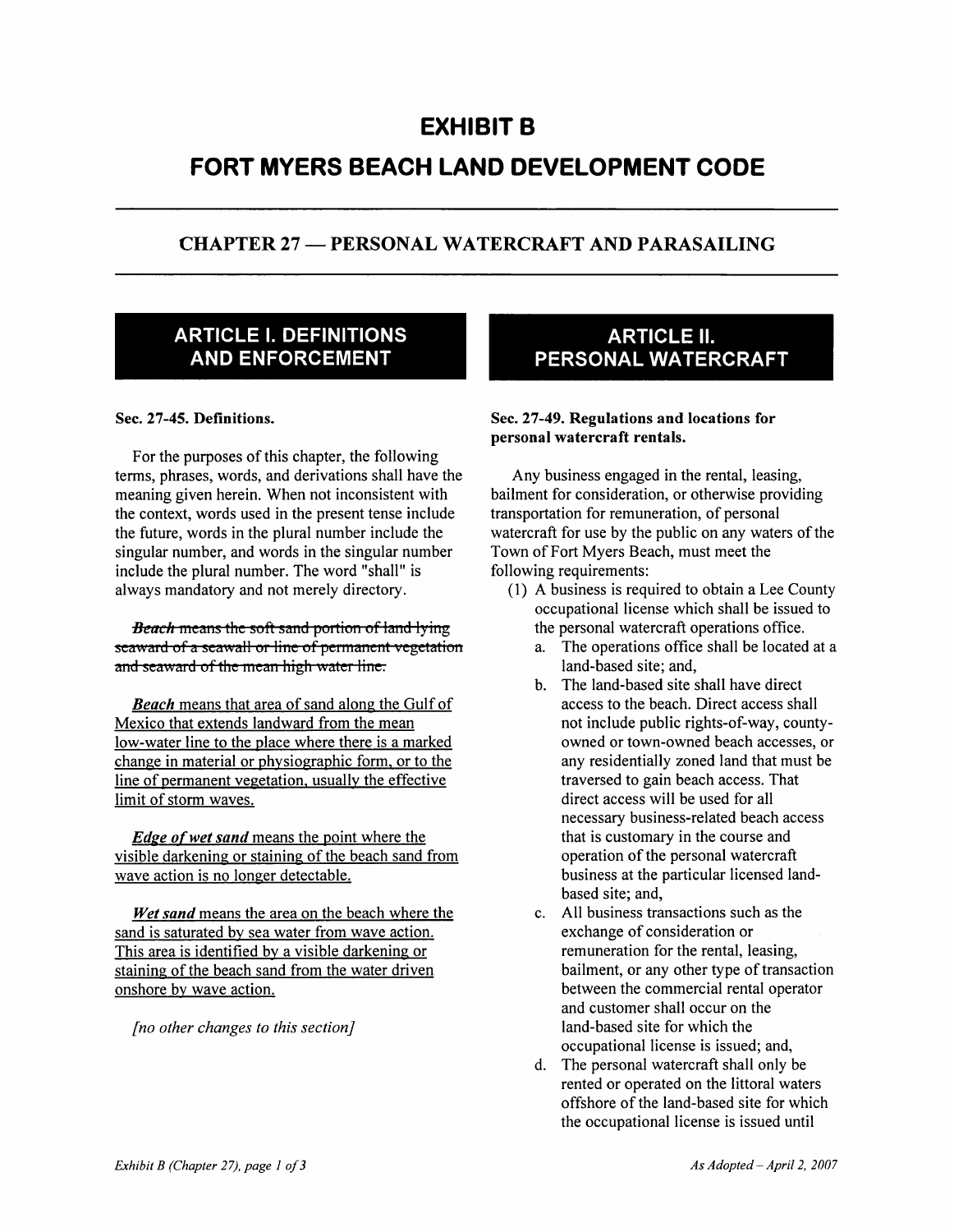the personal watercraft travels beyond the 500 feet offshore slow speed limit.

- (2) A business must have and maintain a telephone and an operable marine radio at its land-based operations office.
- (3) A business may not knowingly lease, hire, or rent a personal watercraft to any person who is under 18 years of age (see also F.S. § 327.54)). No person under the age of 14 may operate any personal watercraft.
- (4) During the sea turtle nesting season (May 1 through October 31), personal watercraft may not be moved across the beach unless:
	- a. any state permits that may be required for this activity have been issued;
	- b. such movement begins only after 9:00 AM, or after completion of daily monitoring for turtle nesting activity by a FWCC-authorized marine turtle permit holder, whichever occurs first; and
	- c. the movement does not disturb any sea turtle or sea turtle nest (see also  $$14-74(c)$ ).
- (5) Businesses may not allow their personal watercraft to be used above slow speed within 500 feet of swimmers, waders, or people floating in/on the water.
- (6) Personal watercraft rental businesses shall have a motorized chase vessel with an operational marine radio in good running condition that meets all United States Coast Guard safety requirements kept at the personal watercraft launching site during all hours of the business operation. The chase vessel may be a personal watercraft reserved for this purpose.
- (7) Each personal watercraft must be registered in the name of the business and have a Florida vessel registration number affixed thereon.
- (8) Identification markings shall be placed on each personal flotation device worn by operators of the personal watercraft which distinguishes the business from other businesses engaged in the rental of personal watercraft. Said marking shall also be located where the personal watercraft are launched. The identification marking, which will be assigned to the business by the town upon issuance of the PWVL, shall be not less than 9" by 5" in size and of a contrasting color to the personal flotation device.
- (9) Personal watercraft may be moored in the water during the operating hours of the business, or on the beach during operating hours in accordance with the following: Personal watercraft must be set back 12 feet landward from the edge of wet sand. but under no circumstances may a person place or arrange any personal watercraft vessel or associated equipment in any manner which blocks pedestrian traffic on the beach. Between the hours of 9:00 PM and 7:00 AM from May 1 until October 31, all personal watercraft and associated equipment. including but not limited to mooring lines. must be removed from the beach and placed behind the dune line.
	- a. If there is no dune line and the beach is wide, personal watercraft and associated equipment must be moved to a point that is at least 200 feet from the water line at all times.
	- b. If there is no dune line and the beach is less than 200 feet wide, personal watercraft and associated equipment must be moved to the adjacent permanent structure and landward of any seawall. Where compliance with the foregoing provision would cause an undue hardship, the town manager may designate a different storage location after determining the minimum changes from the requirements of this subsection.
- (10) In order to adequately monitor the operation of the personal watercraft, one employee per five personal watercraft actually rented must be located so as to observe the operation of the vessel by the party renting the personal watercraft.
- (11) Fuel tanks may not be stored on the beach but may be stored at the business location provided all applicable federal, state, and local fire, safety, and environmental regulations are met.
- (12) Fueling of personal watercraft on the beach or in the water shall require a spillproof nozzle or other acceptable device designed for prevention of fuel overflow. Any spillage of fuel onto the beach or into the water is a violation of this code.
- (13) Except in locations which have permanent 500-foot markers, the personal watercraft vendor shall place temporary markers in the water not less than 500 feet seaward from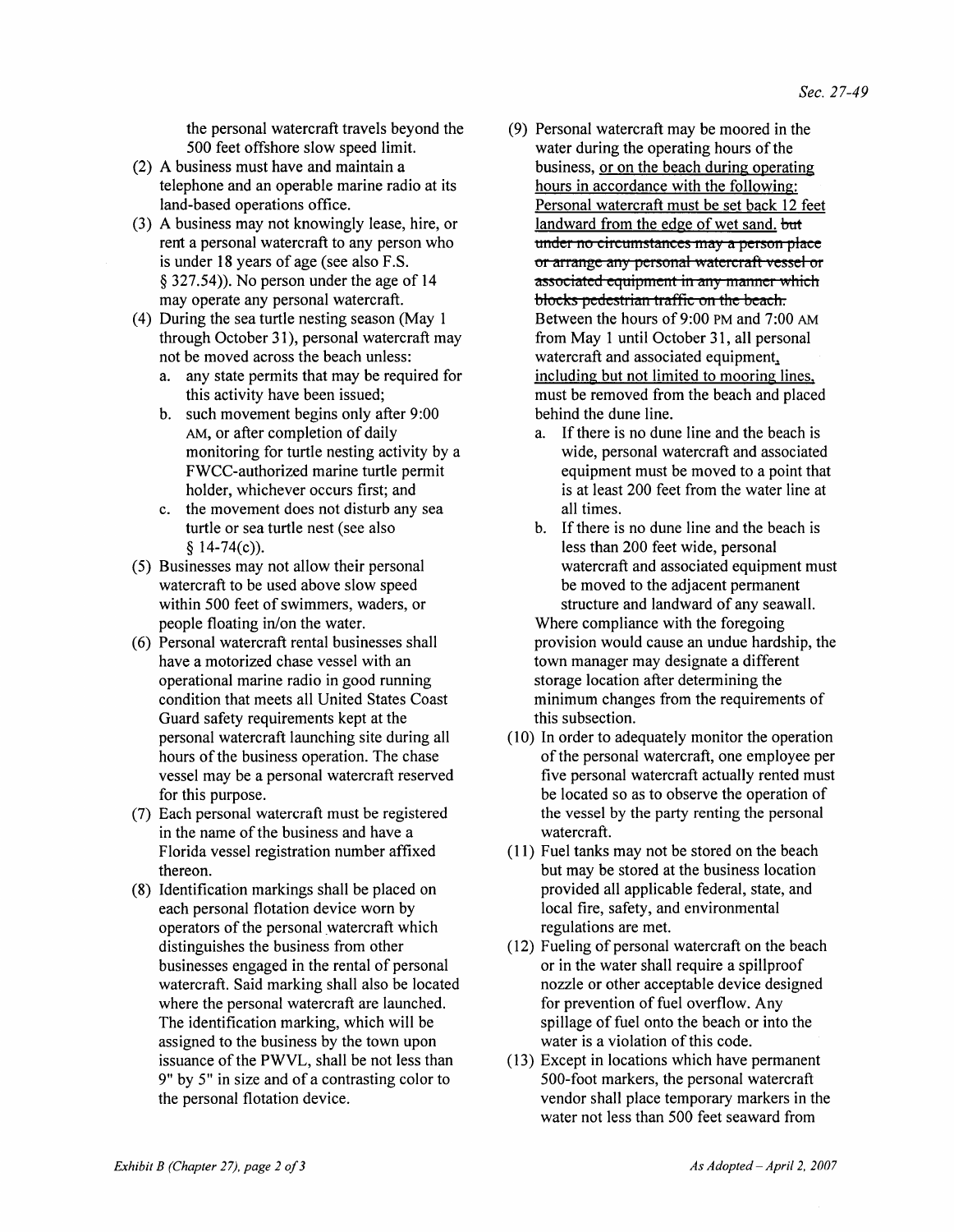the beach to which the personal watercraft are to be launched during each day of personal watercraft operations. All such markers shall be removed each day by the personal watercraft vendor no later than a half hour after sunset. The personal watercraft vendor must instruct each personal watercraft operator:

- a. To travel at slow speed until past said markers;
- b. To maintain a distance of not less than 500 feet from the shoreline while operating the personal watercraft;
- c. To travel at slow speed when returning to the shore; and
- d. To not travel within environmentally sensitive areas (within the 1000-foot territorial limits of the town) except with an eco-tour operator or guide associated with a business with a valid PWVL permit.
- (14) Each operator shall provide a buoy lane consisting of 6 buoys, with a minimum width of 15 feet and a maximum of 75 feet.
- (15) Each PWVL (jet ski) operator is limited to  $8$ rentals per location plus one chase vehicle. When 6 or more rentals are in use, the chase vehicle must be manned and in the water. An operator may request a variance to allow additional rentals per location by using the standards and procedures in ch. 34.
- *(16) Safe handling instructions.* 
	- a. Each patron shall receive standardized rules provided by the operator translated in four languages. All owners, operators, PWVL license holders, and employees will obey the same standardized rules. Such rules are included in § 27-58.
	- b. If the FWCC adopts safe handling instructions in accordance with F.S. § 327.39(6)(b), operators must comply with those regulations, which shall be deemed as equivalent to complying with the previous subsection, provided the state instructions are translated into the same four languages.
- (17) Operators must also comply with all other applicable boating and personal watercraft provisions of state law such as those found in F.S. § 327.39.
- (18) No person shall offer for rent, lease, or bailment for consideration, a personal watercraft within the Town of Fort Myers

Beach except from a personal watercraft rental business which fully complies with the regulations set forth in this code and this chapter.

- (19) No person shall conduct any personal watercraft rental business within the Town of Fort Myers Beach except from a business holding a valid PWVL and which fully conforms to the terms of this chapter.
- (20) No person shall offer for rent, lease, or bailment for consideration a personal watercraft which is not registered in the name of the business and which does not have a valid Florida vessel registration number affixed thereon.